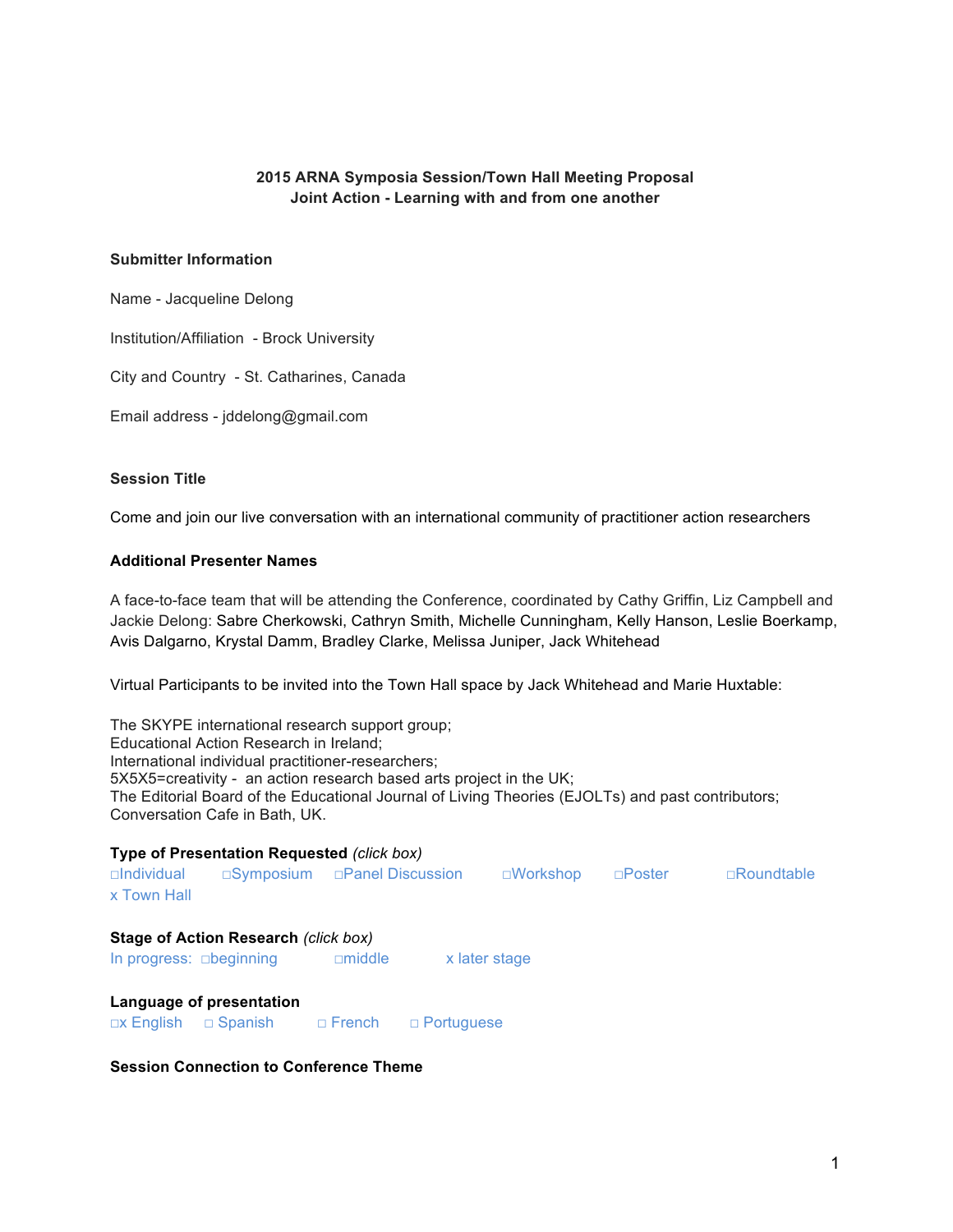In this session we hope to share our experience with these sorts of dialogues learning with and from each other and invite others to participate in conversations that influence our teaching and research practice and perhaps use this interactive process as a model for joint action.

### **Session Abstract**

The intent of this Town Hall meeting is to engage practitioner-researchers across the globe as on site and virtual, through the internet, attendees in a living-culture-of-inquiry through values-based dialogue in creating living-theories (explanations of our influence).

Multi-screen SKYPE conversations are shown to be influencing our perceptions of the idea of Ubuntu that 'I am because we are/we are because I am' or i~we for shorthand and enabling us to 'pool' our lifeaffirming and life-enhancing energies, as well as sharing and evolving our relationally dynamic culture of inquiry and Living Theory research.

In small groups of 6-7, we will share our experience with these sorts of dialogues and invite others to participate in conversations that are influencing our teaching and research practice and hope to encourage use of this interactive process as a model for joint action, learning with and from each other.

## **Session Proposal**

### Introduction and Purposes

There are two purposes. One is the evolving one where individuals are encouraged to develop their own living-theories in cultures-of-inquiry as we have been learning with and from each other. Two is the introductory, transformational purpose of encouraging others to enter into the dialogue with groups and individuals across the globe. These new voices in various parts of the world are extending the livingculture-of-inquiry and contributing their own living-educational-theories to this growing knowledge base.

□ theoretical paper □ □x research paper

### Rationale and Theoretical Framework

The efficacy of joint actions in learning with and from one another and how to enhance locally, regionally, nationally and globally the values and understandings that carry hope for the flourishing of humanity, could be much improved given the recent increases in inequalities across the world. We are placing education at the heart of the processes of enhancing this flow of values and understandings in creating living-cultures-of-inquiry for producing and sharing the living-theories of practitioner-researchers.

### Research Methods or Approach to Inquiry

The approach is grounded in the methodological inventiveness of individuals as they create their own unique and appropriate approach to their questions to create their living-theories. The approach includes a method of validation that involves submitting explanations of educational influence on oneself, on others and on social formations to groups of between 3-8 peers to strengthen their comprehensibility, evidence, sociohistorical and sociocultural awareness, and authenticity. Digital, visual data of practice is used to clarify and communicate the meanings of the relationally dynamic values that constitute explanatory principles.